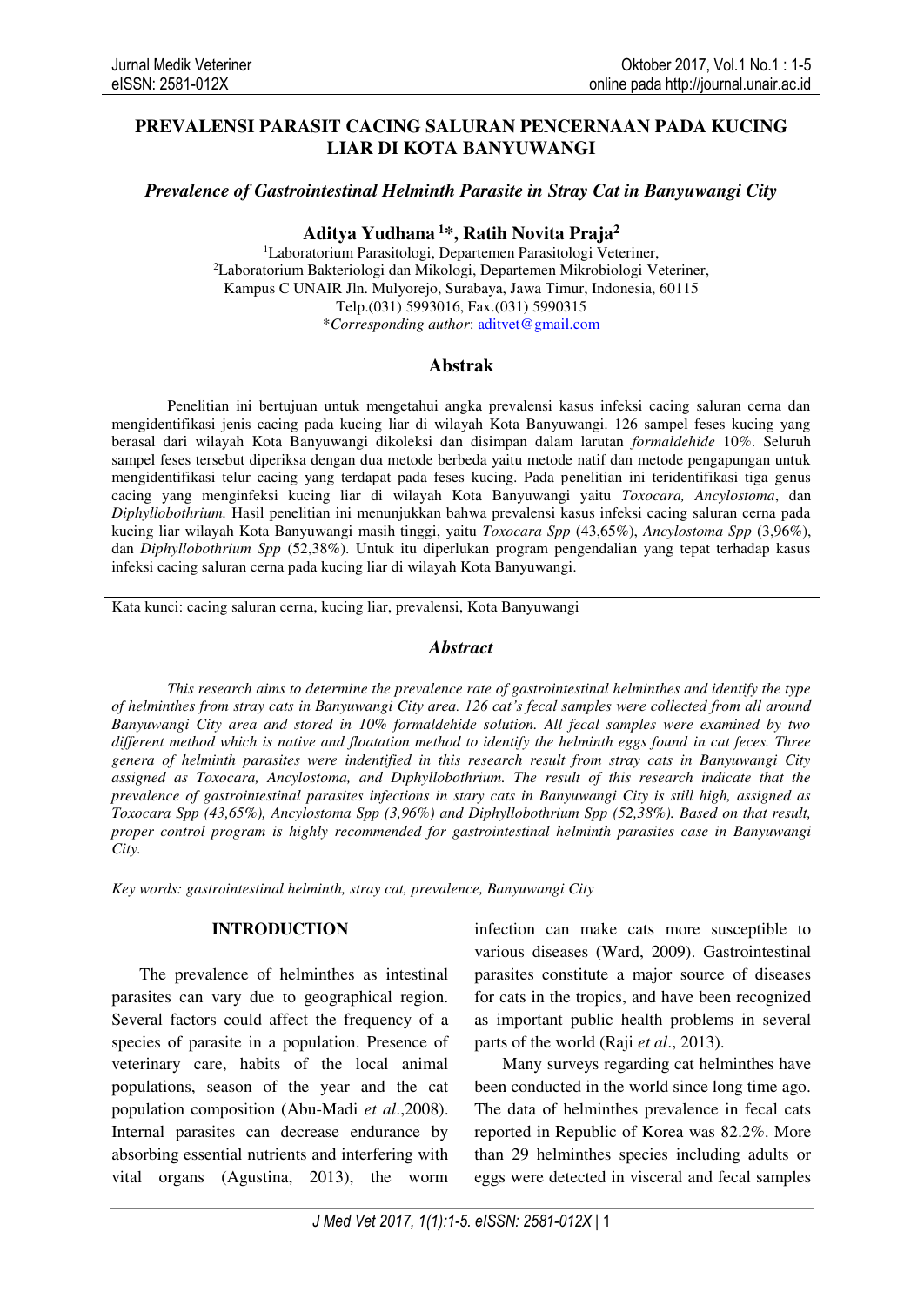of the examined cats. A variety of Cestodes, including *Spirometra erinacei*, *Taenia taeniaeformis* and unidentified species of tapeworm were detected (Sohn and Chai, 2005). In Romania reported that the overall prevalence of endoparasites in household cats was 34.3% (Mircean *et al*., 2010), the data also reported in Lisbon that found intestinal parasites in 23/74 samples and identified as *Toxocara cati*, *Isospora felis*, *Ancylostoma tubaeforme*, *Dipylidium caninum*, *Uncinaria stenocephala* and *T. Leonine* (Duarte *et al*., 2010). In Japan was reported, 43.1% cats infected by internal parasites (Yamamoto *et al*., 2009). Studies of gastrointestinal parasites of cats in several parts of the countries have been limited to the stray cat population (Raji *et al*., 2013). The data about parasites in cats in part area of Bali which is nearest area from Banyuwangi City have been reported, the prevalence of *T. cati* in cats in Denpasar have been reported 32.5% was household cats and 65% was stray cats, overall prevalence was 48,8% (Nealma *et al*., 2013).

In Banyuwangi City, there is little information available on the prevalence and distribution of gastrointestinal parasites for cats and no data on the intensity of infection in the cat population. More studies are needed to determine the gastrointestinal parasite in cats population in Banyuwangi City and epidemiological data are needed to develop effective control measures for zoonotic parasites. The objective of this study was to determine the prevalence of helminthes as gastrointestinal parasites from stray cats in Banyuwangi City.

## **MATERIALS AND METHODS**

A total of 126 fecal samples collected from stray cats in all around Banyuwangi City area divided by north, south, central, west, and east area to represent the condition of Banyuwangi City (Kampung Mandar, Kertosari, Pakis, Singotrunan, and Kepatihan District). Stray cats caught by pet cargo and put in cage until defecation, during the periods cats given feed and ad libitum of water. Fecal samples were put in a tube and preserved in 10% formaldehide

solution (Marti and Escher, 1990). Concentration method was used to identify the eggs of helminthes by native and flotation techniques and observed under a binocular microscope at 100× magnification. Helminthes eggs were identified based on structural and morphometric features. In addition to qualitative diagnosis, an indirect measure of parasite intensity was obtained by counting eggs, expressed as eggs/gram of faeces. All of the data were analyzed descriptively by using statistic program (Glinz *et al*., 2010).

#### **RESULTS AND DISCUSSION**

The prevalence of gastrointestinal helminthes in stary cats in Banyuwangi City was presented in Table 1. The result showed that the prevalence of *Toxocara Spp* in Banyuwangi City was relatively high (43,65%), compare to other previous research in Netherland was 2,9% (Overgaauw, 1997), 39.9% in Poland (Luty, 2001) and 43% in Colombia (Echeverry *et al*., 2012). Zibaei *et al*. (2007) in Iran reported 92.9% of stray cats infected by *Toxocara Spp.* The prevalence of *Toxocara Spp* in cats in Europe have been reported, Epe *et al*. (2004) detected *Toxocara cati* eggs in 3.9% of feline fecal samples in Germany, In Italy, Riggio *et al*. (2013) found *Toxocara cati* in 22% and hookworm eggs in 1.2% of feline fecal samples. In Spain, Gracenea *et al*. (2009) found *Toxocara cati* eggs in 22% of feline fecal samples with distinct higher incidence in kittens. And in Romania *Toxocara cati* were infected 20.3% of household cats (Mircean *et al*., 2010). This result is in agreement with the research conducted in Denpasar, (Nealma *et al*., 2013) reported 60% stray cats infected by *Toxocara cati*.

**Table 1.** Prevalence of Gastrointestinal Helminthes in Stray Cats in Banyuwangi City

| <b>Genus Identified</b> | <b>Positive</b> | <b>Prevalence</b> |
|-------------------------|-----------------|-------------------|
|                         | <b>Samples</b>  | $(\%)$            |
| Toxocara Spp.           | 55/126          | 43,65             |
| Ancylostoma Spp.        | 5/126           | 3,96              |
| Diphyllobothrium        | 66/126          | 52,38             |
| Spp.                    |                 |                   |

The age of the cat was the most significant risk factor for *Toxocara Spp* in the research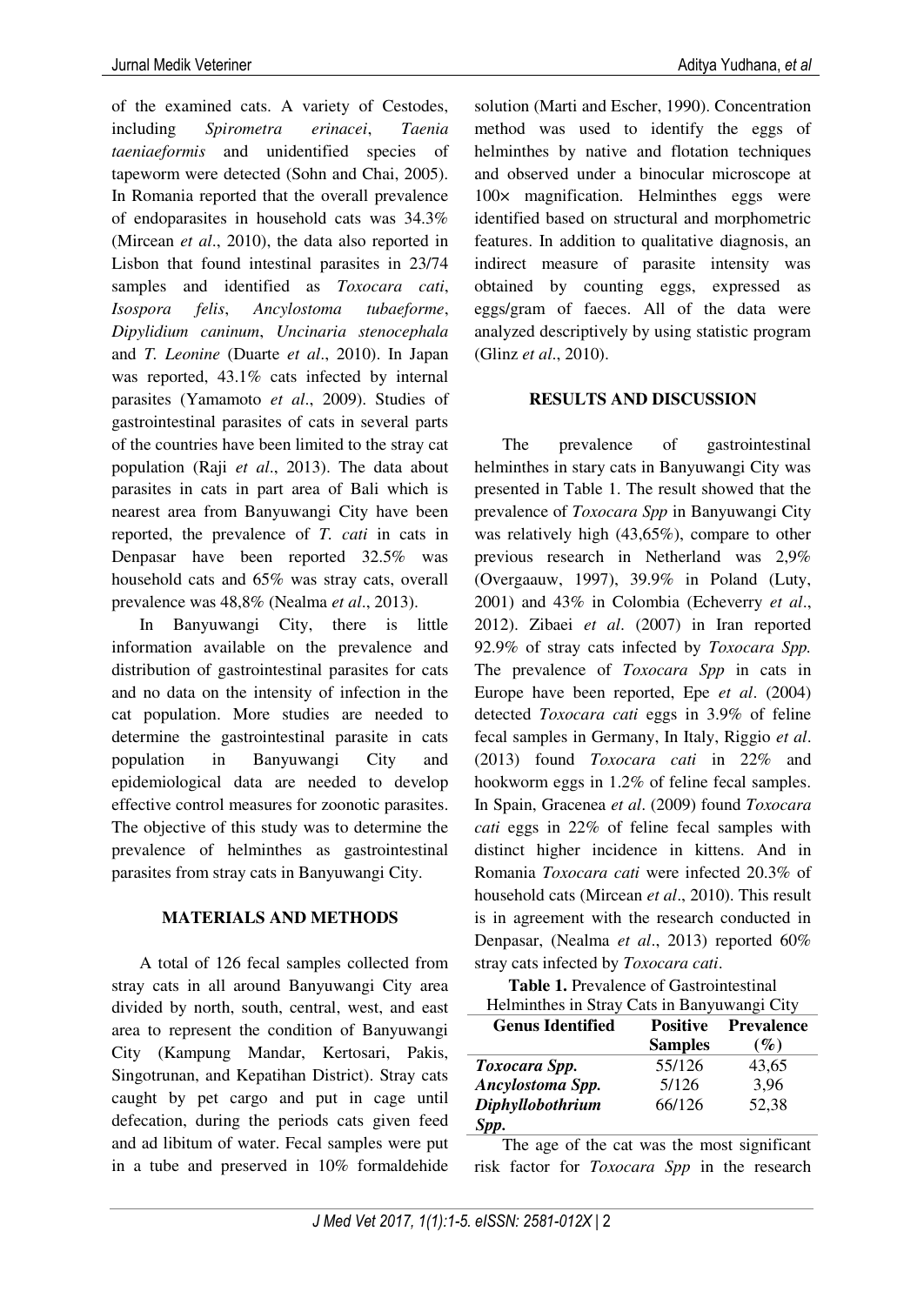result analysis. The high prevalence of *Toxocara Spp* observed in cats less than six months old  $\leq$ 6 months) was expected and may be due to the trans-mammary passage of the parasite to the kittens (Labarthe *et al*., 2004). This could play a significant role in contributing to the incidence of cutaneous larva migrans in the human population. *Toxocara cati* is an ascarid nematode which was the next most common intestinal parasite observed in this study with a relatively high prevalence of 43,65%. The high prevalence of *Toxocara cati* infection recorded poses a high risk to humans in view of the large number of eggs about 200.000 eggs produced per day by a female of this parasite that are deposited in the soil along with cat's faeces. These eggs can survive for a long time in the environment can be accidentally ingested by humans in which they can cause visceral larva migrans or human toxocariasis due to larva migration, a commonly reported zoonotic helminthiasis (Holland and Smith, 2006).

The prevalence of *Ancylostma Spp* which worldwide known as hookworm in stray cats in Banyuwangi City was 3,96%. It was lower than in Brazil that was 94,2% identified three species; *A. caninum* (67.3%)*, A. braziliense* (21.1%) and *A. tubaeforme* (9.6%) (Coelho *et al.,* 2011) and the recent study reported 60.69% cats in Brazil were infected by *Ancylostma Spp* (Ramos *et al.,*  2013). The prevalence in Korea was 33% in feral cats (Sohn and Chai, 2005), in Romania was 10.1% in household cats (Mircean *et al.,* 2010) and in Colombia which was 7.4% in house cats (Echeverry *et al.,* 2012), low prevalence of hookworm also reported in Spain (Gracenea *et al.,* 2009) found *A.tubaeforme* eggs in 4% of feline fecal samples. Hookworm larvae that normally mature in the intestinal tracts of animals can cause cutaneous larva migrans in people. Zoonotic hookworms known to cause this condition include *A.braziliense, A. caninum, A. ceylanicum, A.tubaeforme*, *Uncinaria stenocephala* and *Bunostomum phlebotomum*. Other species of hookworms found in animals, including wildlife and captive exotics, might also be able to cause cutaneous larva migrants (Acha and Szyfres, 2003).

Cats are the definitive host of some Cestodes or well known as tapeworm. Cestodes that have been reporting infected cats were *Diphyllobothrium Spp, Joyeuxiella Spp, Spirometra Spp*, *Dipyllidium caninum, Taenia taeniaeformis* and *Echinococcus Spp.* The prevalence of *Diphyllobothrium Spp* found from stray cats in this research was the highest (52,38%). Other research reported that in Iranian stray cats detected *Cestodes* were *Joyeuxiella pasqualei* (34.3%), *Dipyllidium caninum*  (49.5%), *Taenia taeniaeformis* (12.3%) and *Spirometra Spp* (3.8%) (Zibaei *et al.*,2007). The prevalence of cat *Cestodes* in Japan reported *Spirometra erinaceieuropaei* (8.3%),

*Dipyllidium caninum* (1.4%), *Taeniidae* (0.2%) and *Diphyllobothrium nihonkaiense* (0.1%) (Yamamoto *et al.,* 2009). *Diphyllobothrium latum* is a tapeworm that has a serious attention of public health because it is a zoonotic agent. Some previous studies reported that thus tapeworms were infecting humans (Revenga,

1993). The freshwater fishes, such as pikes, burbots, trouts, salmons, and perches were listed as the second intermediate hosts for *Diphyllobothrium Spp*,. However, the species of the broad fish tapeworm such as *Diphyllobothrium latum*, transmitted by salmonid fish was put to question, and the one in Japan by was assigned as a new species *Diphyllobothrium nihonkaiense* (Yamamoto *et al.,* 2009), and another in Siberia transmitted by 2 salmonid fish species, was assigned as *Diphyllobothrium klebanovskii* (Nicoulaud *et al*., 2005). Banyuwangi District is an area which is surrounded by sea. Therefore, stray catsinfecting *Diphyllobothrium Spp* in Banyuwangi City may be causes by consuming saltwater fishes. It is very possible because saltwater fishes are the biggest marine commodity in Banyuwangi City and also many traditional market sell saltwater fishes in this area. The saltwater fishes also become a potential intermediate host for *Diphyllobothrium Spp* in Banyuwangi City and it is important to conduct more deeper research study because based on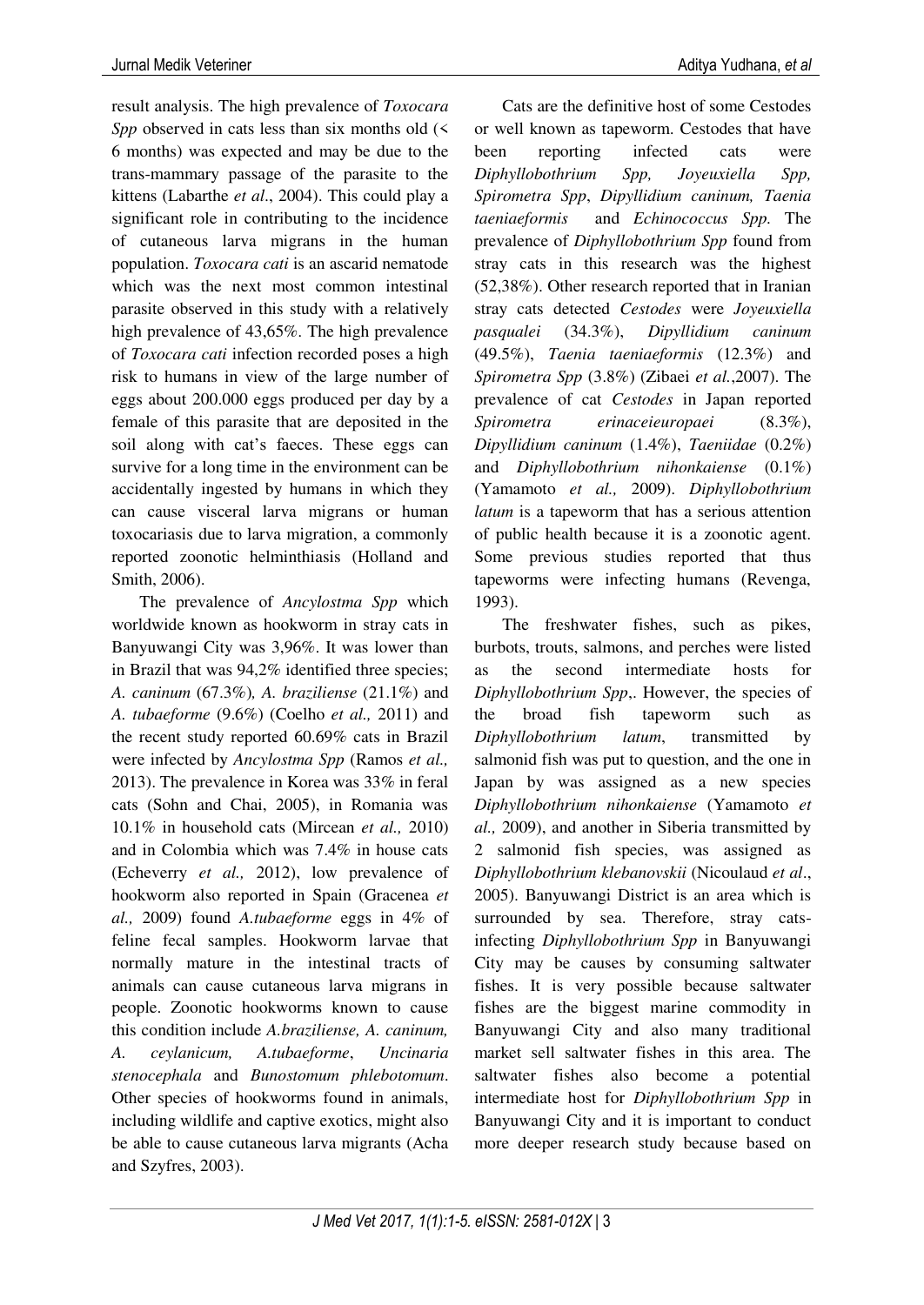this research result, prevalence of *Diphyllobothrium Spp* was the highest (52,38%).

The high overall prevalence of gastrointestinal parasites of cats obtained in this study is considered to be critical from the viewpoint of public health importance. Some of these parasite species are responsible for several zoonotic diseases such as visceral larva migrans and ocular larva migrans caused by infection with *Toxocara cati* in humans. Therefore, there is the need to put in place appropriate control strategies by the public health authorities in these communities such as increasing the awareness of feline zoonotic parasites in the population which could be helpful to prevent or minimize zoonotic transmission. In addition, establishing a control programs to diagnose, treat and control gastrointestinal parasites of companion animals including cats in these area is highly recommended.

## **CONCLUSION**

It can be concluded that the prevalence of gastrointestinal helminth parasites in stary cats in Banyuwangi City was high. The helminth parasites that found in this research were *Toxocara Spp* (43,65%), *Ancylostoma Spp* (3,96%) and *Diphyllobothrium Spp* (52,38%).

## **ACKNOWLEDGEMENTS**

Many thanks to the Rector of Universitas Airlangga, Dean of Faculty of Veterinary Medicine, Chief of Veterinary Medicine PSDKU Banyuwangi of Universitas Airlangga and also all colleagues who have supported this research.

## **REFERENCES**

- Abu-Madi, M.A., D.A. Al-Ahbabi, M.M. Al-Mashadani, R. Al-Ibrahim, P. Pal, J.W. Lewis. 2008. Patterns of parasitic infections in faecal samples from stray cat populations in Qatar. *J. Helminth* 81: 281-286.
- Acha, P.N., B. Szyfres. 2003. Zoonoses and communicable diseases common to man and

Animals: Cutaneous larva migrans; Parasitoses. *Sci Tech Pub* 580: 249-52.

- Agustina, K.K. 2013. Identification and prevalence of *strongyle* type worm in pigs in Bali Indonesia. *Bul Vet Udayana* 5(2): 131- 138.
- Coelho, W.M.D., A.F.T. Amarante, J.C. Apolinario, N.M.D. Coelho, K.D.S. Bresciani. 2011. Occurrence of *Ancylostoma*  in dogs, cats and public places from Andradina city, Sao Paulo State, Brazil. *Rev Inst Med Trop Sao Paulo* 53(4): 181-184.
- Duarte, A., I. Castro, I.M. Pereira da Fonseca, V. Almeida, L.M. Madeira de Carvalho, J. Meireles, M.I. Fazendeiro, L. Tavares, Y. Vaz. 2010. Survey of infectious and parasitic diseases in stray cats at the Lisbon Metropolitan Area, Portugal*. J Feline Med Surg* 12(6): 441-446.
- Echeverry, D.M., M.I. Giraldo, J.C. Castaño. 2012. Prevalence of intestinal helminths in cats in Quindío, Colombia. *J Biomedica*  32(3): 430-436.
- Epe, C., N. Coati, T. Schnieder. 2004. Results of parasitological examinations of faecal samples from horses, ruminants, pigs, dogs,cats, hedgehogs and rabbits between 1998 and 2002. *Dutsch Tierärztl Wochenschr* 111: 243-247.
- Glinz, D., D. Kigbafori, K.D. Silué, S. Knopp, L.K. Lohourignon, K.P. Yao, P. Steinmann, L. Rinaldi, G. Cringoli, E.K. N'Goran, J. Utzinger. 2010. Comparing Diagnostic Accuracy of Kato-Katz, Koga Agar Plate, Ether-Concentration, and FLOTAC for Schistosoma mansoniand Soil-Transmitted Helminths. *Plos Neglected Trop Dis* 4(7): 1- 10.
- Gracenea, M., M.S. Gomez, J. Torres. 2009. Prevalence of intestinal parasites in shelter dogs and cats in the metropolitan area of Barcelona (Spain). *Acta Parasitol* 54: 73-77.